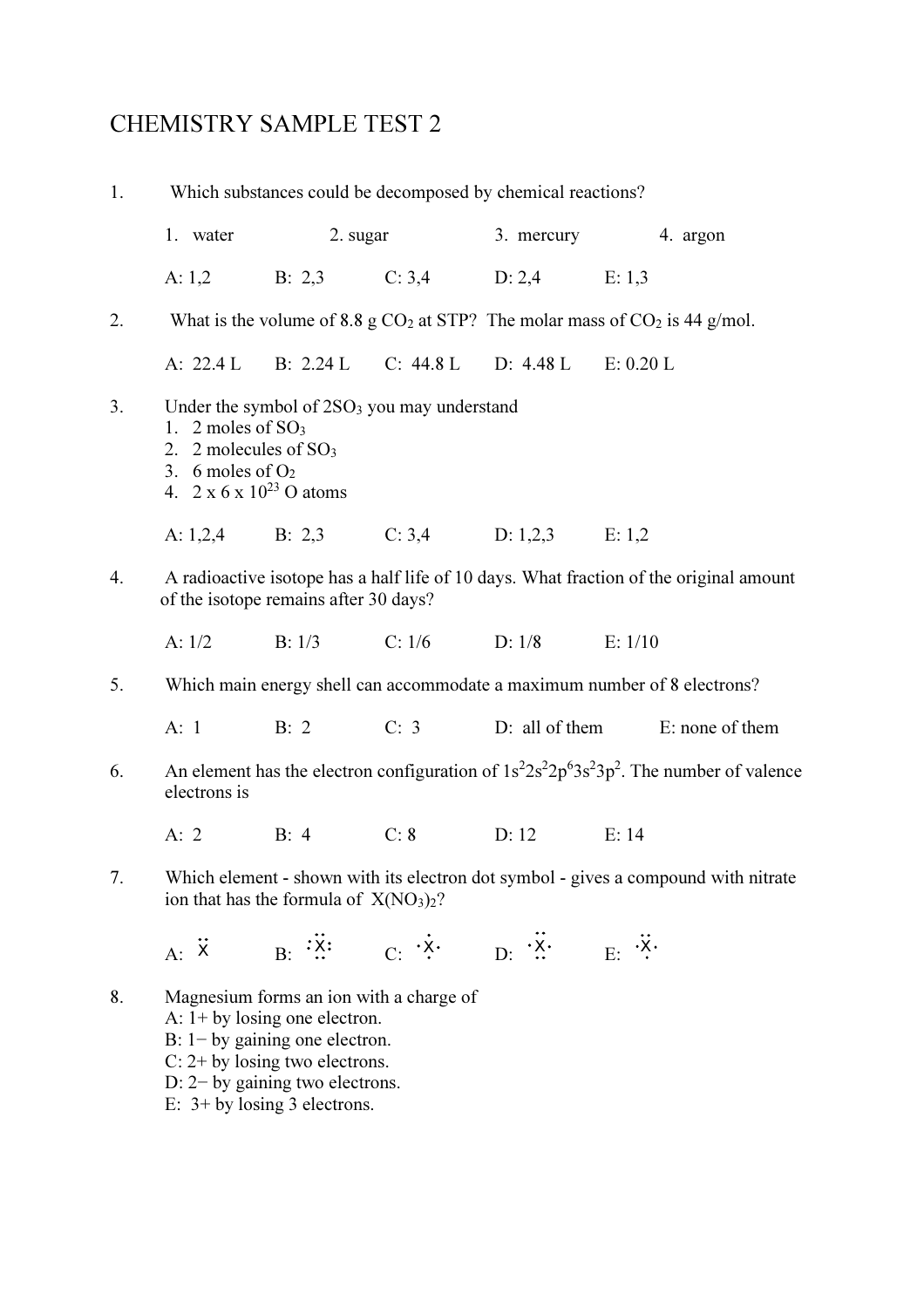9. Which molecules contain polar covalent bonds?

- 1.  $CO<sub>2</sub>$  2.  $CCl<sub>4</sub>$  3.  $F<sub>2</sub>$  4. KF A: 1,2 B: 2,4 C: 1,2,3 D: 2,3,4 E: 1,3,4
- 10. Ionic bond is likely to form between the atoms of
	- 1. C and Br 2. Ca and I 3. P and Cl 4. O and Na A: 1,2 B: 2,3 C: 2,4 D: 1,2,4 E: 3,4
- 11. Which of the following changes will shift the reaction at equilibrium to the left?

 $2 \text{ H}_2\text{S}(g) \equiv 2 \text{ H}_2(g) + \text{S}_2(g) \quad \Delta H = +41 \text{ kJ}$ 

- 1. Increase the concentration of H2S.
- 2. Decrease the temperature.
- 3. Increase the pressure.
- 4. Increase the concentration of  $H<sub>2</sub>$ .

A: 1,2 B: 1,2,3 C: 2,3,4 D: 1,2,3,4 E: 2,3

- 12. Which solution contains the largest amount of glucose?
	- A: 0.5 L of 2 M solution
	- B: 50 mL of 0.2 M solution
	- C: 1000 mL of 1 M solution
	- D: 0.25 L 5 M solution
	- E: 500 mL 0.5 M solution
- 13. Choose the solution with the highest hydronium ion concentration. A:  $pH = 2 HBr$  solution B:  $pH = 2 HNO<sub>3</sub>$  solution C: 0.1 M HCl solution D: 0.1 M CH<sub>3</sub>COOH solution E:  $0.1 M H_3PO_4$  solution
- 14. The oxidation number of Mn in  $MnO<sub>4</sub><sup>-</sup>$  ion is

A: +1 B: +8 C: +5 D: −7 E: +7

15. In the stomach the hydrochloric acid concentration is about 0.1 M. How many milliliters of the gastric fluid contain 0.5 g of HCl? The molar mass of HCl is 36.5 g/mol.

A: 36.5 mL B: 137 mL C: 0.011 mL D: 91.3 mL E: 1.8 mL